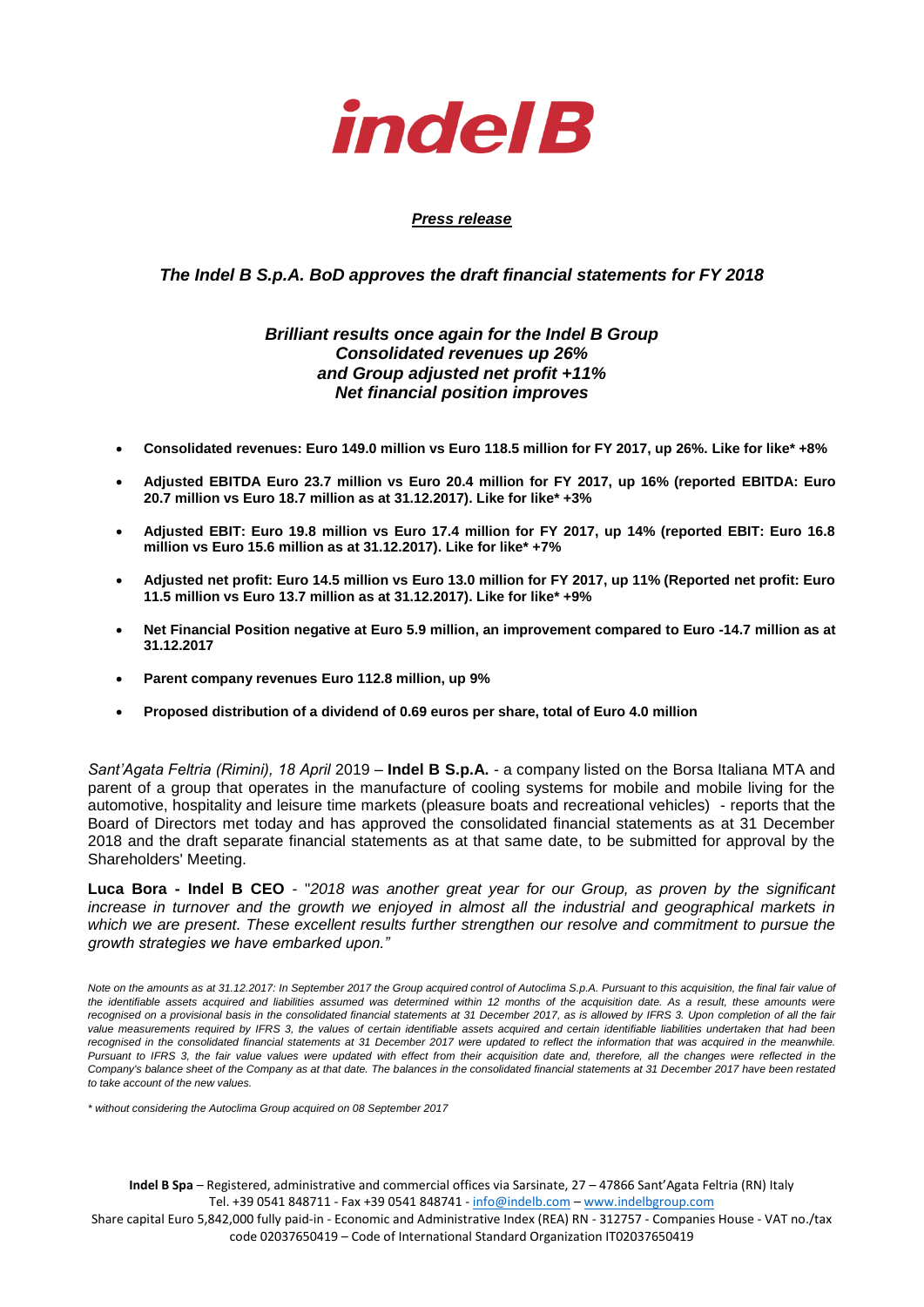### **Consolidated total income**

In FY 2018, the Indel B Group recorded strong growth in revenues, which came in at Euro 149.0 million, as compared with the Euro 118.5 million recorded in FY 2017, up 25.8% at current exchange rates (26.4% at constant exchange rates). If Autoclima S.p.A. and its subsidiaries (acquisition concluded on 8 September 2017) are excluded from the consolidation perimeter, consolidated revenues from sales totals Euro 119.10 million, as compared with the Euro 109.9 million recorded in FY 2017, up 8.4% at current exchange rates (8.9% at constant exchange rates).

| Revenues from sales by market |  |
|-------------------------------|--|
|-------------------------------|--|

**.** 

| (in thousands of Euro)             | <b>FY18</b> | %    | <b>FY17</b> | %    | Change   | % change  |
|------------------------------------|-------------|------|-------------|------|----------|-----------|
| Automotive                         | 91,920      | 63%  | 72,149      | 63%  | 19,771   | 27.4%     |
| Hospitality                        | 15,697      | 11%  | 13,595      | 12%  | 2,102    | 15.5%     |
| Leisure                            | 12,334      | 8%   | 13,346      | 12%  | $-1,012$ | $-7.6%$   |
| Cooling Appl.                      | 5,105       | 3%   | 4,800       | 4%   | 305      | 6.4%      |
| Components & Spare parts           | 20,857      | 14%  | 10,975      | 9%   | 9,882    | 90.0%     |
| <b>REVENUES FROM PRODUCT SALES</b> | 145,913     | 100% | 114,865     | 100% | 31,048   | 27.0%     |
| Other revenues                     | 837         |      | 1,935       |      | $-1,098$ | $-56.7\%$ |
| <b>REVENUES FROM SALES</b>         | 146,750     |      | 116,800     |      | 29,950   | 25.6%     |
| Other income                       | 2,295       |      | 1,664       |      | 631      | 37.9%     |
| <b>TOTAL INCOME</b>                | 149,045     |      | 118,464     |      | 30,581   | 25.8%     |

In FY 2018, the Indel B Group recorded positive performance with growth on previous years as a result of the strategies adopted, the good level of competitiveness achieved and the careful selection of countries in which it has successfully created new market niches with high quality products able to satisfy an increasingly attentive, demanding customer base.

The double digit growth was mainly driven by Automotive market (+27.4%), an increase due to the consolidation of Autoclima and also to the greater penetration of the Group's products in terms of number of devices installed as original equipment (OEM) and on an after market (AM) basis and the acquisition of important new customers in North America, whose purchases increased in 2018. In the Hospitality area, the increase (+15.5%) is due to the heightened volumes of products for hotels and cruise ships, while in the Cooling Appliance market (+6.4%) the increase is linked to new orders for milk refrigerators, to be included or combined with professional machines for the preparation and supply of over-the-counter drinks.

Components&Spare Parts posted significant growth (+90.0%), mainly due to Autoclima's sales revenues, which have been consolidated since September 2017.

Conversely, Leisure time dropped by 7.6%. Sales in this market are mainly concentrated in the Marine sector, where our customer base consists of the joint venture Indel Webasto Marine Srl and its subsidiary Indel Webasto Marine USA, exclusively. These companies performed well with an increase in sales revenues in excess of 7%. However, our revenues were down as a result of the joint venture's inventory reduction policy in 2018, rather than as a result of the group's poor performance in the Marine sector.

As regards the reclassification by sales channels, the OEM<sup>1</sup>(Original Equipment Manufacturer) channel recorded growth of 19.3%, equal to Euro 74.9 million, through organic growth and the acquisition of new clients in North America. The AM<sup>2</sup> (After Market) channel increased turnover by 24.5% to reach Euro 48.2 million, because of the addition of Autoclima to the consolidation perimeter in September 2017 and also the improved performance of the Hospitality area. Income from sales of Autoclima products had a positive impact on the Others channel too, which recorded a 70.1% increase to reach Euro 22.8 million in sales.

On a geographic level, global growth is significant in all areas where the Group operates. North and South America posted growth of approximately 47.0%, driven mainly by the Automotive market, with a result of

*<sup>1</sup> OEM Original Equipment Manufacturer. Customer segment that purchases third party manufacturer components*  specifically designed for use in the products sold or finished products, which are therefore marketed under own brand. *The OEM channel is transversal to all markets.*

*<sup>2</sup> AM (After Market) Sales channel characterised by the manufacture of goods developed not according to customised projects commissioned on specific customer request, but rather intended for marketing under own brand or the "ISOTHERM" brand owned by Indel Webasto Marine, by Indel B.*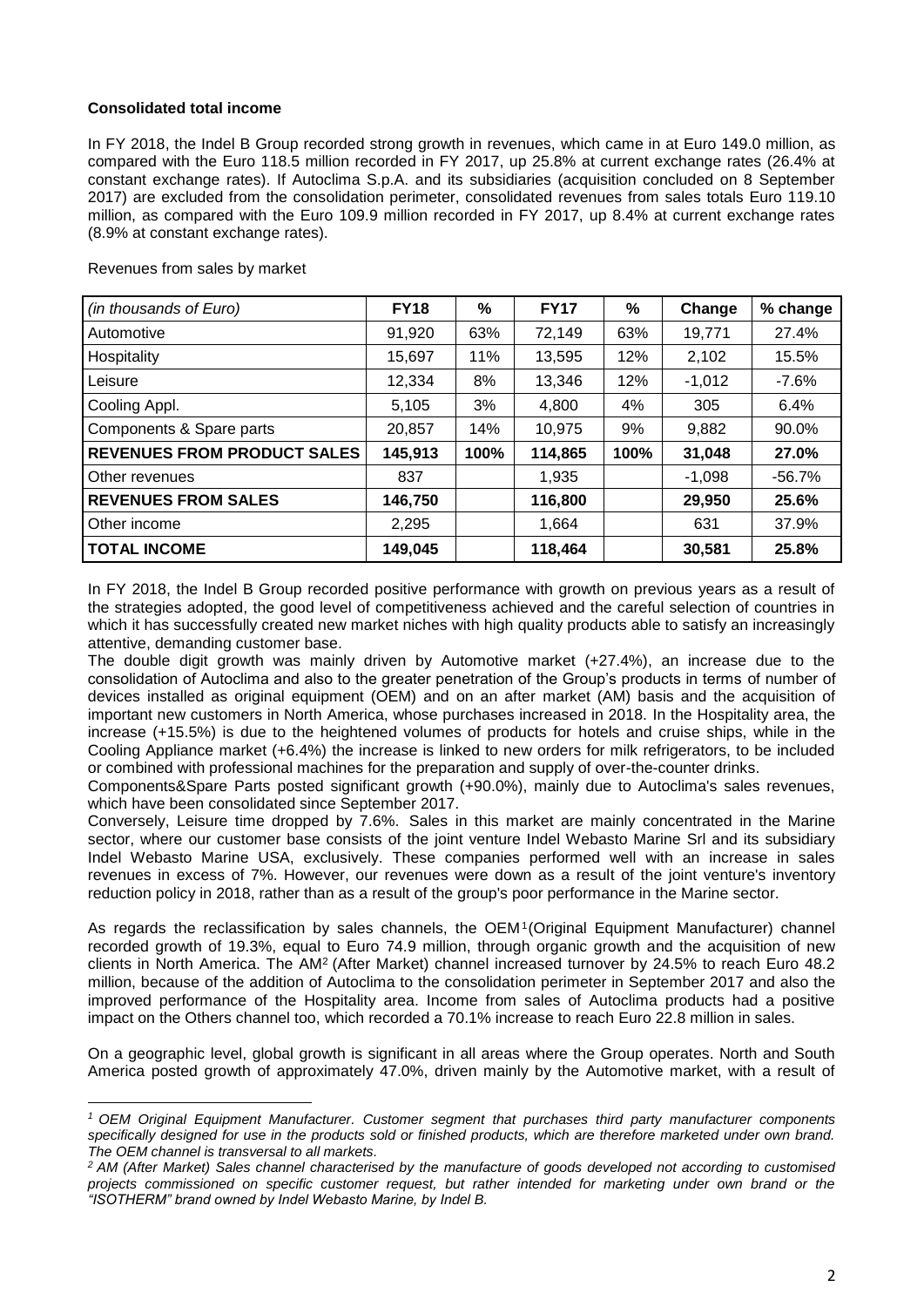Euro 29.1 million compared to the same period of last year, when revenues totalled Euro 19.8 million, representing 20% of total product sales revenues. Italy follows with a 31.7% growth in sales, at Euro 39.6 million compared to Euro 30.1 million in the same period of last year, or 27% of revenue. In absolute terms, the highest increase in revenues (+18.2%) was recorded in Europe, at Euro 70.6 million, compared to Euro 59.7 million in the same period of last year, comprising 48% of revenue. Finally, with revenues equal to Euro 6.6 million compared to Euro 5.3 million in the same period of last year and a margin on sales in both periods of approximately 5%, growth was 26.4% in the Rest of the World.

Other revenues, equal to Euro 0.8 million as at 31 December 2018, mainly relate to the invoicing of the cost of moulds to some Automotive customers and the recovery of transport costs on sales.

### **Analysis of the Group's economic, equity and financial performance**

#### EBITDA and Adjusted EBITDA

As at 31 December 2018, EBITDA came to Euro 20.7 million as compared with Euro 18.7 million on 31 December 2017, posting an 11.0% increase. Net of non-recurring items, EBITDA rises by 16.0%, from Euro 20.4 million to Euro 23.7 million as at 31 December 2018. In percentage terms, the incidence of adjusted EBITDA on total income is 15.9% for the year ended on 31 December 2018 and 17.2% for the year ended on 31 December 2017. This decrease is due to the following factors: (i) sales mix, which led to a shift of sales revenues from the leisure, hospitality and cooling appliances sector to the components and spare parts market, though the Automotive sector remained unchanged at 63% of total sales revenues; ii) decrease in profits deriving from companies consolidated using the equity method following the write-down of the equity investment in the Chinese company Guangdong; iii) consolidation of Autoclima, which has an EBITDA margin that is slightly lower than that of Indel B and Condor. Non-recurring charges of Euro 3 million for the year ended 31 December 2018 mainly reflect the write-down of the investment in the associated company Guangdong, while in the year ended 31 December 2017 the non-recurring charges mainly consisted of: (i) Euro 1.2 million in costs incurred for admission to the Borsa Italiana MTA; (ii) Euro 0.6 million relative to the costs of consultancy for the acquisitions of the companies Autoclima and Elber Industria de Refrigeracao.

#### Operating profit and Adjusted Operating profit

Operating profits was Euro 16.8 million, compared to Euro 15.6 million in the year ended 31 December 2017. Once again, it must be pointed out that net of non-recurring expenses, the adjusted operating profit would be Euro 19.8 million compared with the Euro 17.4 million as at 31 December 2017, a14.1% increase.

#### Net profit and adjusted net profit

Indel Group B closed 2018 with a net profit of Euro11.5 million compared to Euro13.7 million at 31 December 2017, a Euro 2.2 million decrease which is mainly due to the positive effect at 31 December 2017 of Euro 2.1 million relating to the re-measurement at fair value of the interest held in Clima Motive, following the acquisition of a controlling interest therein.

Net of non-recurring items, net adjusted profit totals Euro 14.5 million compared to Euro 13.0 million as at 31 December 2017. Net adjusted profit decreased from 11% of Total revenues as at 31 December 2017 to 9.7% at 31 December 2018.

#### Net financial position

The Net Financial Position at 31 December 2018 was negative by Euro 5.9 million, a Euro 8.8 million compared to 31 December 2017, when the negative balance was Euro 14.7 million. Other financial payables include the earn-out of Euro 1.5 million which refers to the Elber acquisition for the 2018-2021 period. The first tranche of Euro 3.3 million was paid in 2018 and additionally, dividends totalling Euro 4.0 million were distributed.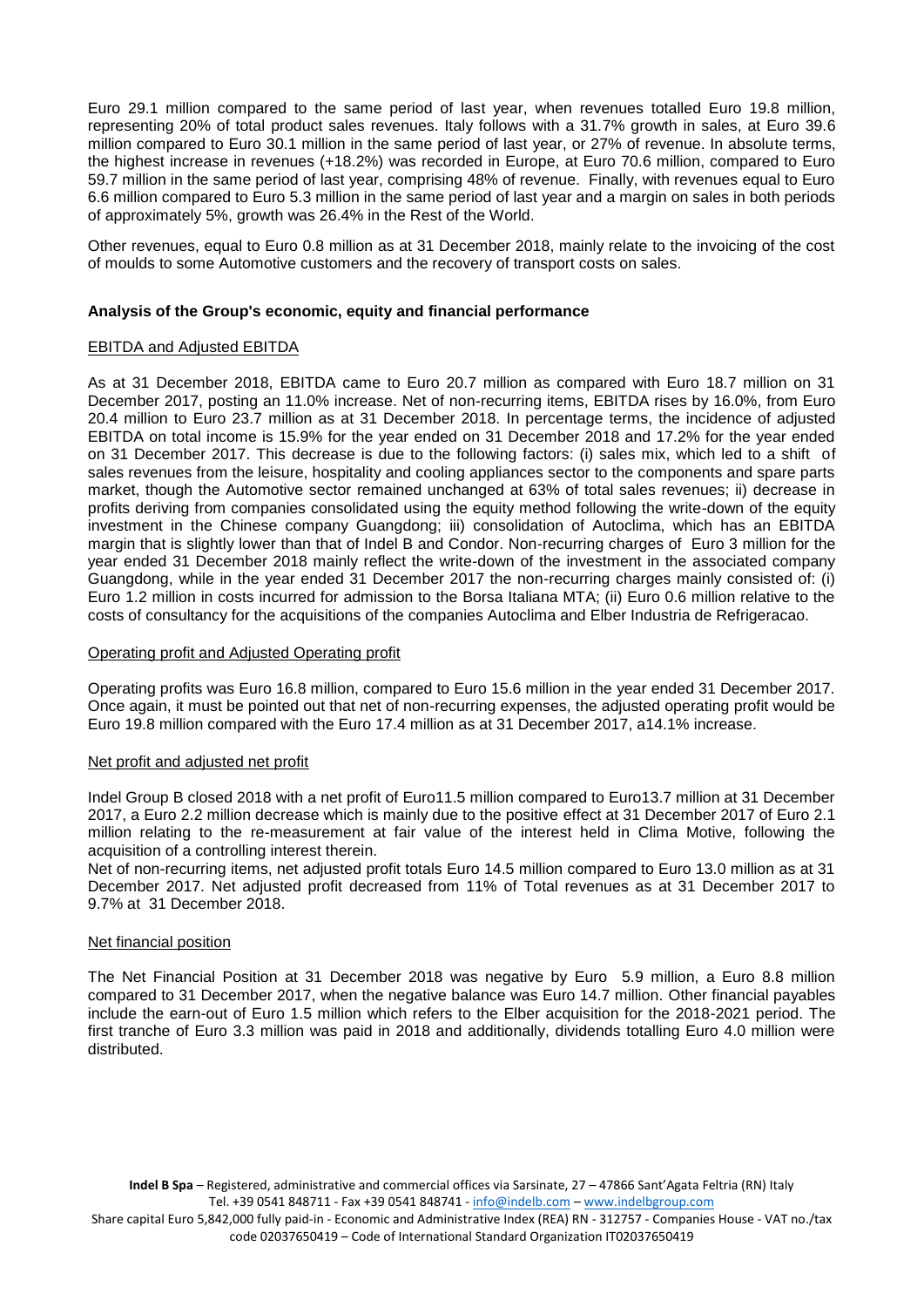## **Annual financial statements of the parent company, Indel B S.p.A.**

The Board of Directors has also approved the 2018 draft annual financial statements of the parent company, Indel B S.p.A.

The Company has recorded revenues of Euro 112.8 million, up 8.8% on the Euro 103.7 million for FY 2017; the increase is mainly due to the Automotive and Hospitality markets, with an increased market share and the general increase in the hôtellerie and cruise ship areas.

Adjusted EBITDA as at 31 December 2018 is Euro 17.4 million vs Euro 16.4 million for FY 2017, up 6%.

Adjusted EBIT comes to Euro 15.8 million, as compared with Euro 14.1 million last year, up 12%.

Net adjusted profits are Euro 12.8 million, up 21% on the Euro 10.6 million of FY 2017. The improvement is due to the dividends received from Indel B S.p.A. by its subsidiaries and associates and the gains on financial exchange rates deriving from the debt for earn-outs from the acquisition of the Brazilian company, which were expressed in Brazilian Reals.

The Indel B S.p.A. statement of financial position reports shareholders' equity of Euro 74.4 million (Euro 67.2 million in 2017) and net financial position of Euro 5.5 million (net debt of Euro 14.2 million as at 31 December 2017).

### **Significant events after 31 December 2018**

On 13 March 2019 Indel B S.p.A. acquired 100% of the shares of the US company Commercial Products International, Inc (Commercial Products), against consideration of USD 2,750 million (equal to approximately Euro 2.4 million at the exchange rate on 13 March 2019).

This transaction, which is strategic for Indel B, will allow the company to expand and consolidate its commercial presence in the USA in the mobile refrigeration market segment, targeting after market clients.

On 11 April 2019, Indel B stipulated the framework contract for the sale of the entire shareholding held in Guangdong Indel B Enterprise Co. Ltd, equal to 30.80% of the share capital to Guangdong Tianhu Asset Management Fund Co. Ltd. The agreement is against total consideration of RMB 90,000,000 (corresponding to approximately Euro 11,900,000 at the exchange rate on 11 April 2019). As a guarantee of the success of the transaction, Guangdong Tianhu has undertaken to deposit an initial performance bond equal to 10% of the price, in a trust account held with a primary Chinese bank, by 31 May 2019. The framework agreement will be finalised by 31 December 2019.

### **Outlook**

The general economic situation of the markets remains complex and the significant economic growth enjoyed in previous years is being reviewed downwards given the slowdown of the major economies in the Americas, Asia and Europe. Moreover, the tensions between the US and China do not seem apt to disappear in the short term, which further complicates the lacklustre outlook for 2019. In this context, we are anticipating a period in which growth will not be driven by the general trend of the markets but will instead mainly depend on increasing our market share and improving new business opportunities.

In view of the above and considering the specific situation of the main reference markets, 2019 is expected to be substantially positive with revenues slightly up on the previous year.

## **Other decisions**

The Board has also today approved:

- the Report on Corporate Governance and Ownership Structures in accordance with Art. 123-bis of Italian Legislative Decree no. 58 of 24 February 1998;
- the Report on Remuneration in accordance with Art. 123-ter of Italian Legislative Decree no. 58 of 24 February 1998 and Art. 84-quater of CONSOB Regulation no. 11971/1999;
- the Non-Financial Statement for Fiscal Year 2018 Art. 2 of Italian Legislative Decree of 24 February 1998, n. 254

The Company's Board of Directors has also both assessed the independence of its non-executive directors, Enrico Loccioni and Salvatore Giordano and, on the basis of the declarations made by the parties concerned and the information available to the Board, has resolved that they meet the independence requirements in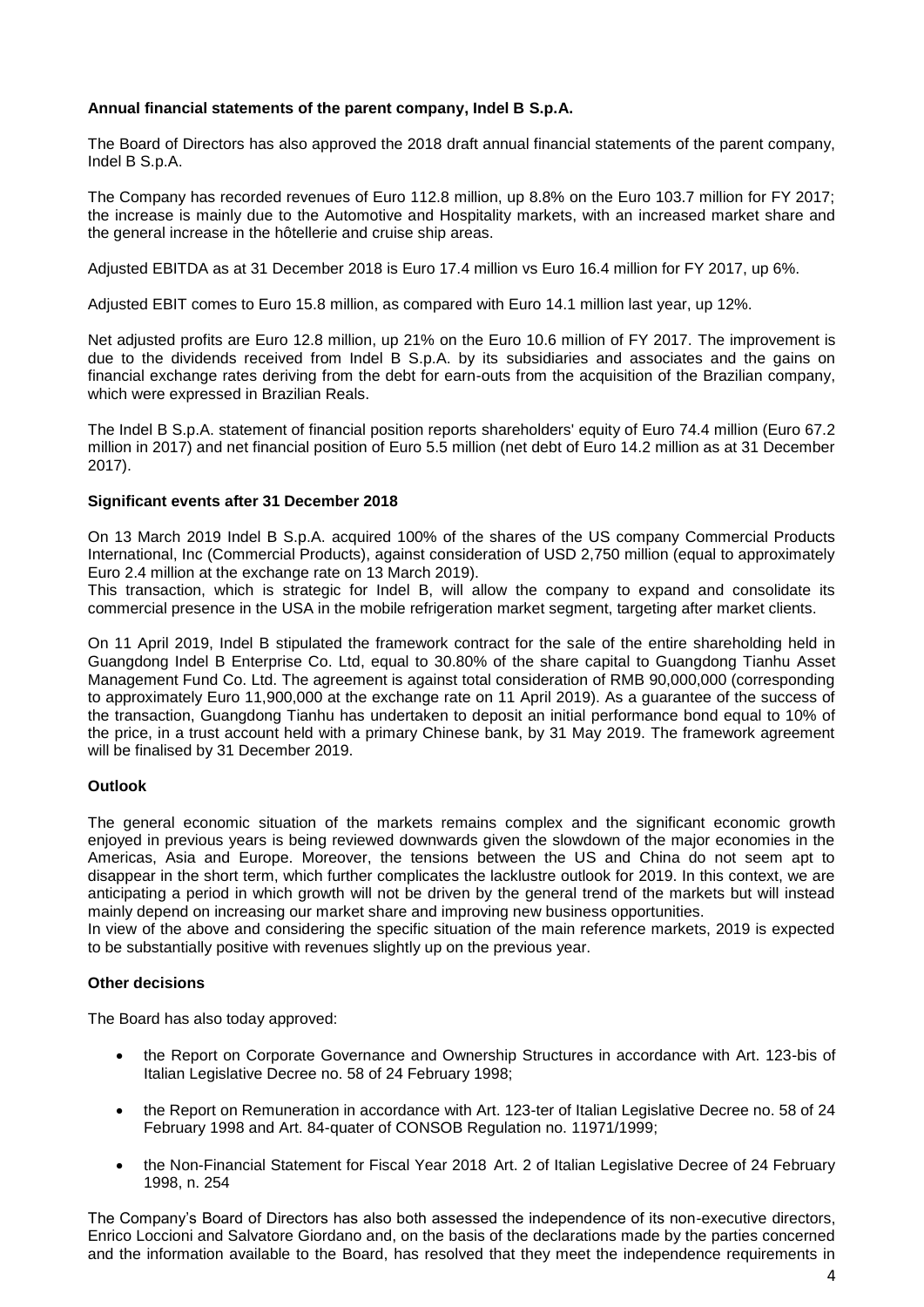accordance with the provisions of Articles 147-ter, paragraph 4 and 148, paragraph 3 of the Consolidated Finance Act and Art. 3 of the Governance Code; and considered whether the requirements of honour and professionalism are met by the Board of Auditors, again, on the basis of communications received from the parties concerned and the additional information available to the Board, it resolved that these assessments were successful in accordance with the provisions of Article 148 of the Consolidated Finance Act and the implementing regulation adopted by Decree of the Ministry of Grace and Justice no. 162/2000.

#### **Proposed allocation of profits**

The Board of Directors has resolved to propose that the Shareholders' Meeting, scheduled for 22 May 2019 distribute a dividend relative to FY 2018 of Euro 4,030,980.00 million (Euro 0.69 per share), in compliance with the provisions of Art. 2357-ter of the Italian Civil Code, with payment date on 29 May 2019 (coupon detachment n.2 date 27 May 2019) and with record date of 28 May 2019.

\* \* \* \* \* \* \* \* \*

The Manager appointed to prepare the company accounting documents, Anna Grazia Bartolini, declares in accordance with paragraph 2, Article 154-bis of the Consolidated Finance Act, that the accounting disclosure contained in this release coincides with the results of the documents, books and accounting entries.

Please note that the data of the financial statements relative to FY 2018 given in this release has not yet been fully audited by the independent auditing firm.

All documents will be made available to the public at the Company's office, within the deadline set by the laws, on the Consob-authorized storage device "1 info" ([www.1info.it\)](http://www.1info.it/) and the dedicated sections of the website [www.indelbgroup.com.](file:///C:/Users/User/Dropbox/Polytems/DOCUMENTI%20BIANCA/CLIENTI%20ATTIVI/INDEL%20B/COMUNICATI%20STAMPA/2019/FY%202018/www.indelbgroup.com) All other documents and information relative to the shareholders' meeting will also be made available on the company's website.

### **CONFERENCE CALL**

*The Conference Call with the financial community will be held on Thursday, 18 April 2019, at 3.00pm (CET) - 2.00pm (GMT) 9.00am (EST), to discuss the Group's 2018 economic-financial results. Connect by calling the following telephone numbers: from Italy + 39 02 805 88 11, from the United Kingdom + 44 121 281 8003, from the USA +1 718 7058794 USA (green line) +1 855 2656959.*

*Before the telephone conference, the presentation slides can be downloaded from the Investor Relations page of the Indel B website [http://www.indelbgroup.com/en/presentations](http://www.indelbgroup.com/en/en/presentations)*

\* \* \* \*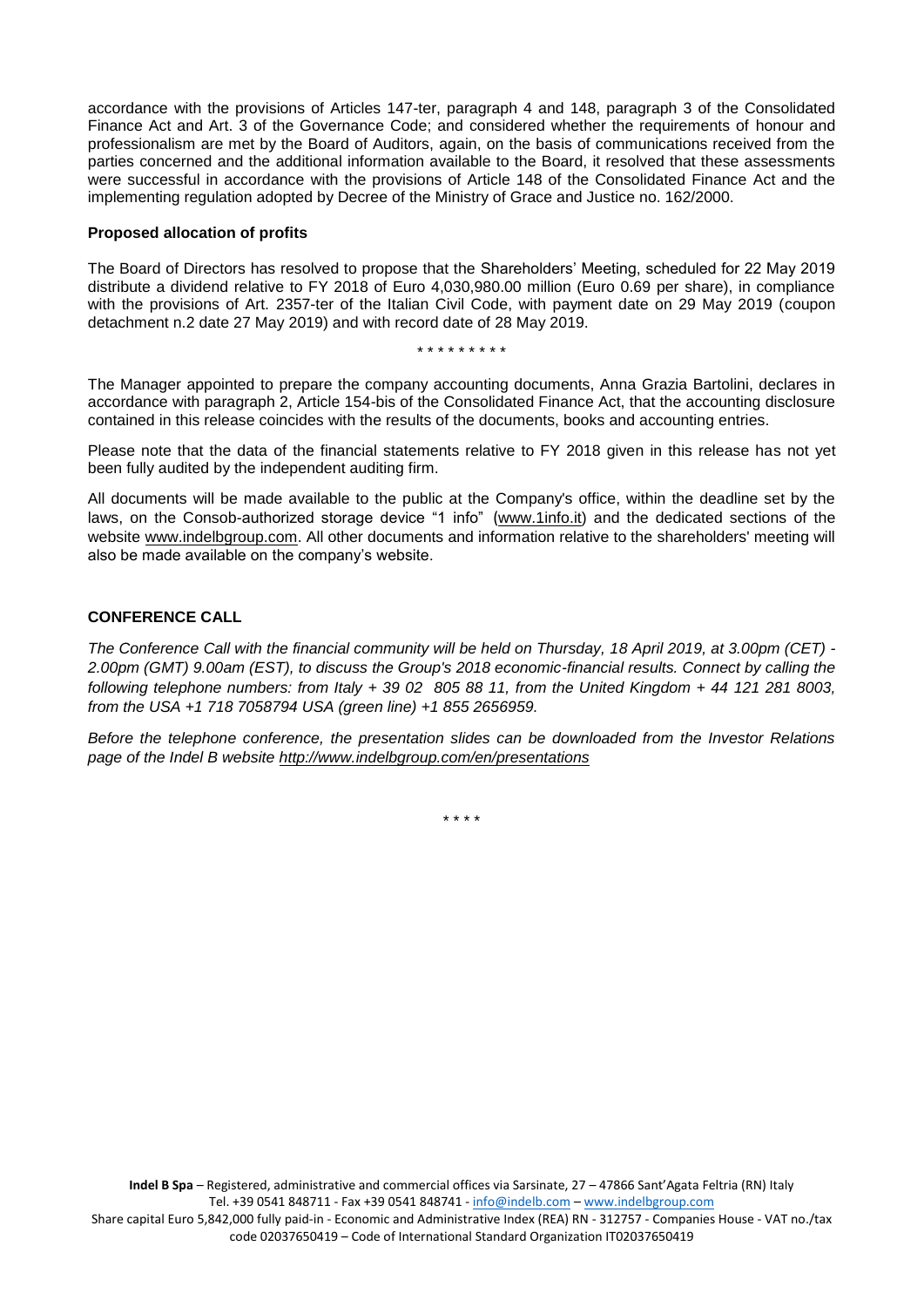*Indel B S.p.A. is a company listed on the MTA segment of the Italian stock exchange and is controlled by AMP.FIN S.r.l., in turn held entirely by the Berloni family. Indel B S.p.A. heads an important Group that operates worldwide and has been active for the last 50 years in the mobile cooling sector applicable to the Automotive, Leisure time and Hospitality cooling segments. The Group also operates in mobile climate control, with specific reference to the Automotive market, represented by commercial vehicles, minibuses, ambulances, agricultural and earth-moving machinery, and in the Cooling Appliances sector, which mainly comprises cellars for storing wine and small refrigerators for storing milk. The company has a market cap of approximately Euro 138 million.*

# **Contact details**

| <b>INDEL B</b>              | <b>POLYTEMS HIR</b>            | FAST-COM                       |
|-----------------------------|--------------------------------|--------------------------------|
| Controller & IR             | IR and Financial Disclosures   | Media Relations                |
| Consuelo Vagnini            | Bianca Fersini Mastelloni      | Paolo Santagostino             |
| +39 0541 848 855            | +39 06.69923324; +39 336742488 | +39 349 3856585                |
| consuelo.vagnini@indelb.com | b.fersini@polytemshir.it       | paolo.santagostino@fast-com.it |
|                             |                                |                                |

# Attached:

- 1 Consolidated income statement
- 2 Consolidated statement of financial position
- 3 Consolidated statement of cash flows
- 4 Income statement of Indel B S.p.A.
- 5 Statement of financial position of Indel B S.p.A.
- 6 Statement of cash flows of Indel B S.p.A.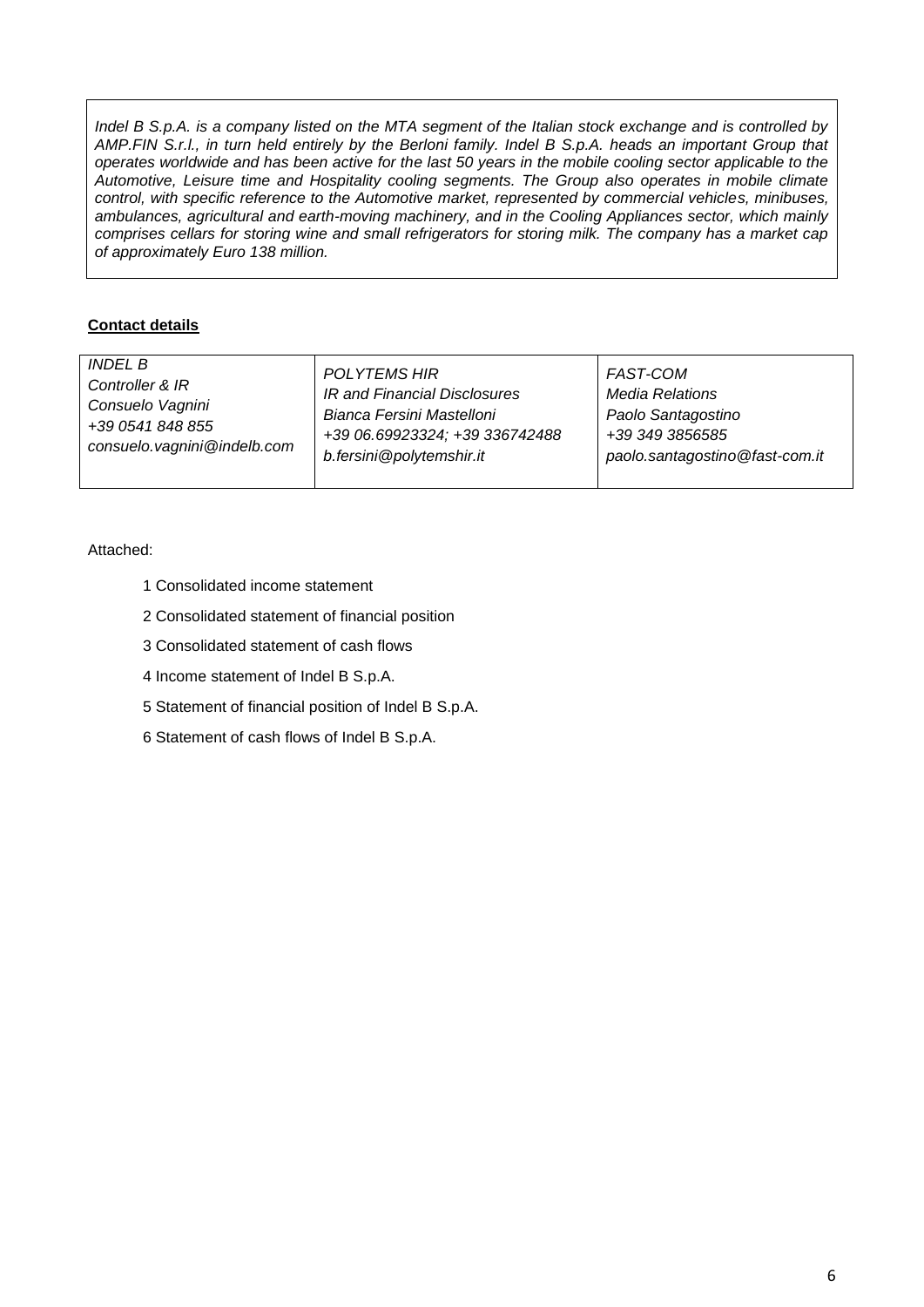#### **Table 1 - Consolidated income statement**

| (In thousands of Euro)                                                                | 31/12/2018 | %        | 31/12/2017 *<br><b>Restated</b> | %        | Var.     | % var.   |
|---------------------------------------------------------------------------------------|------------|----------|---------------------------------|----------|----------|----------|
| Income                                                                                | 146.750    | 98.5%    | 116,800                         | 98.6%    | 29,950   | 25.6%    |
| Other revenues and income                                                             | 2,295      | 1.5%     | 1,664                           | 1.4%     | 631      | 37.9%    |
| <b>Total income</b>                                                                   | 149,045    | 100.0%   | 118,464                         | 100.0%   | 30,581   | 25.8%    |
| Purchases and consumption of raw<br>materials, semi-finished and finished<br>products | (84, 983)  | $-57.0%$ | (67, 982)                       | $-57.4%$ | (17,001) | 25.0%    |
| Costs for services                                                                    | (17,073)   | $-11.5%$ | (15, 326)                       | $-12.9%$ | (1,747)  | 11.4%    |
| Payroll costs                                                                         | (23, 349)  | $-15.7%$ | (17, 418)                       | $-14.7%$ | (5,931)  | 34.1%    |
| Other operating costs                                                                 | (1,094)    | $-0.7%$  | (835)                           | $-0.7%$  | (259)    | 31.0%    |
| Portion of the results of equity investments<br>measured using the equity method      | (1, 815)   | $-1.2%$  | 1,768                           | 1.5%     | (3, 583) | 202.7%   |
| Amortisation, depreciation, provisions and<br>impairment                              | (3,919)    | $-2.6%$  | (3,082)                         | $-2.6%$  | (837)    | 27.2%    |
| <b>Operating result</b>                                                               | 16,812     | 11.3%    | 15,589                          | 13.2%    | 1,223    | 7.8%     |
| Net financial income (expense)                                                        | 117        | 0.1%     | (772)                           | $-0.7%$  | 889      | 115.2%   |
| Income from (expense on) equity<br>investments                                        |            | 0.0%     | 2,141                           | 1.8%     | (2, 141) | 100.0%   |
| <b>Pre-tax result</b>                                                                 | 16,929     | 11.4%    | 16,958                          | 14.3%    | (29)     | $-0.2%$  |
| Income taxes                                                                          | (5, 413)   | $-3.6%$  | (3,280)                         | $-2.8%$  | (2, 133) | 65.0%    |
| Result of the year                                                                    | 11,516     | 7.7%     | 13,678                          | 11.5%    | (2, 162) | $-15.8%$ |
| Minority profit (loss) for the period                                                 | (12)       | 0.0%     | (3)                             | 0.0%     | (9)      | 300.0%   |
| Group result for the year                                                             | 11,528     | 7.7%     | 13,681                          | 11.5%    | (2, 153) | $-15.7%$ |

*(\*) As required by IFRS 3, upon completion of the Purchase Price Allocation, the income statement balances as at 31 December 2017 have been restated to take account of the final fair value of the assets and liabilities acquired of Autoclima Spa, as at the acquisition date.*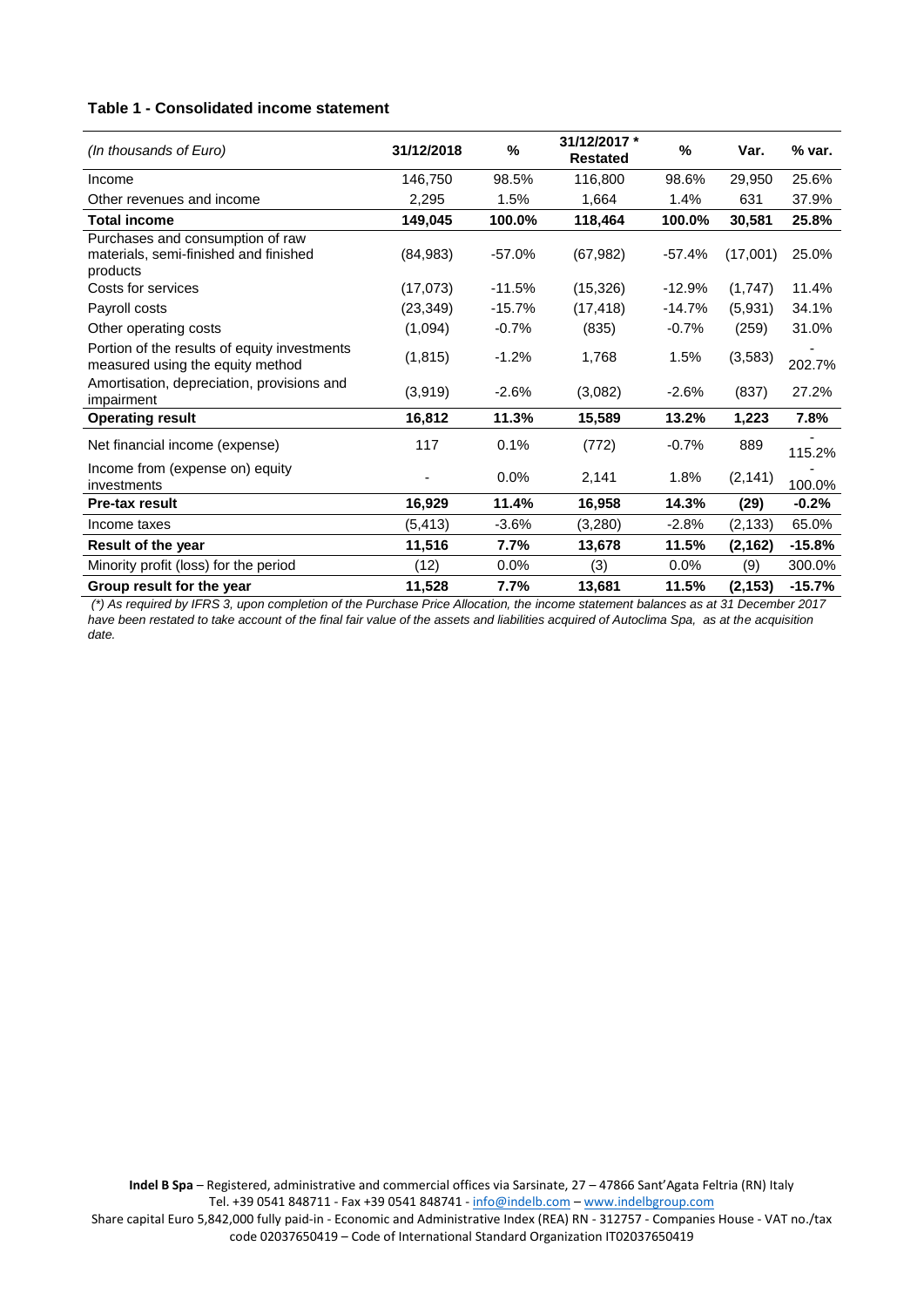# **Table 2 - Consolidated statement of financial position**

| (In thousands of Euro)                              | 31/12/2018 | 31/12/2017 *<br><b>Restated</b> | Var.     | % var.    |
|-----------------------------------------------------|------------|---------------------------------|----------|-----------|
| <b>ASSETS</b>                                       |            |                                 |          |           |
| <b>Non-current assets</b>                           |            |                                 |          |           |
| Goodwill                                            | 7,146      | 7,146                           |          | 0.0%      |
| Other intangible assets                             | 10,203     | 11,459                          | (1,256)  | $-11.0%$  |
| Tangible assets                                     | 27,085     | 25,003                          | 2,082    | 8.3%      |
| Equity investments measured using the equity method | 10,870     | 15,197                          | (4,327)  | $-28.5%$  |
| Other investments                                   | 66         | 66                              |          | 0.0%      |
| Non-current financial assets                        |            | 105                             | (105)    | $-100.0%$ |
| Other receivables and non-current assets            | 243        | 225                             | 18       | 8.0%      |
| Deferred tax assets                                 | 913        |                                 | 913      | 0.0%      |
| <b>Total non-current assets</b>                     | 56,526     | 59,201                          | (2,675)  | $-4.5%$   |
| <b>Current assets</b>                               |            |                                 |          |           |
| Inventories                                         | 38,811     | 34,306                          | 4,505    | 13.1%     |
| Trade receivables                                   | 28,446     | 29,672                          | (1,226)  | $-4.1%$   |
| Cash and equivalents                                | 19,009     | 14,039                          | 4,970    | 35.4%     |
| Income tax receivables                              | 77         | 558                             | (481)    | $-86.2%$  |
| Other receivables and current assets                | 2,996      | 2,802                           | 194      | 6.9%      |
| Available-for-sale assets                           |            |                                 |          | 0.0%      |
| <b>Total current assets</b>                         | 89,339     | 81,377                          | 7,962    | 9.8%      |
| <b>TOTAL ASSETS</b>                                 | 145,865    | 140,578                         | 5,287    | 3.8%      |
| <b>SHAREHOLDERS' EQUITY AND LIABILITIES</b>         |            |                                 |          |           |
| <b>Shareholders' equity</b>                         |            |                                 |          |           |
| Share capital                                       | 5,842      | 5,842                           |          | 0.0%      |
| Reserves                                            | 63,476     | 55,018                          | 8,458    | 15.4%     |
| Year's profits (loss)                               | 11,528     | 13,681                          | (2, 153) | $-15.7%$  |
| <b>Total shareholders' equity</b>                   | 80,846     | 74,541                          | 6,305    | 8.5%      |
| Net minority interest                               |            |                                 |          |           |
| Minority interests in capital share and reserves    | 32         | 11                              | 21       | 190.9%    |
| Minority interests period result                    | (12)       | (3)                             | (9)      | 300.0%    |
| Total net equity of minority interests              | 20         | 8                               | 12       | 150.0%    |
| <b>Non-current liabilities</b>                      |            |                                 |          |           |
| Provisions for risks and charges                    | 1,715      | 1,933                           | (218)    | $-11.3%$  |
| Employee benefits                                   | 1,902      | 2,055                           | (153)    | $-7.4%$   |
| Non-current financial liabilities                   | 18,642     | 19,896                          | (1,254)  | $-6.3%$   |
| Deferred tax liabilities                            | 3,035      | 2,490                           | 545      | 21.9%     |
| <b>Total non-current liabilities</b>                | 25,294     | 26,374                          | (1,080)  | $-4.1%$   |
| <b>Current liabilities</b>                          |            |                                 |          |           |
| Trade payables                                      | 25,376     | 24,830                          | 546      | 2.2%      |
| Income tax payables                                 | 1,214      | 168                             | 1,046    | 622.6%    |
| <b>Current financial liabilities</b>                | 6,228      | 8,828                           | (2,600)  | $-29.5%$  |
| Other current liabilities                           | 6,887      | 5,829                           | 1,058    | 18.2%     |
| <b>Total current liabilities</b>                    | 39,705     | 39,655                          | 50       | 0.1%      |
| TOTAL SHAREHOLDERS' EQUITY AND LIABILITIES          | 145,865    | 140,578                         | 5,287    | 3.8%      |

*(\*) As required by IFRS 3, upon completion of the Purchase Price Allocation, the balance sheet balances as at 31 December 2017 have been restated to take account of the final fair value of the assets and liabilities acquired of Autoclima Spa, as at the acquisition date.*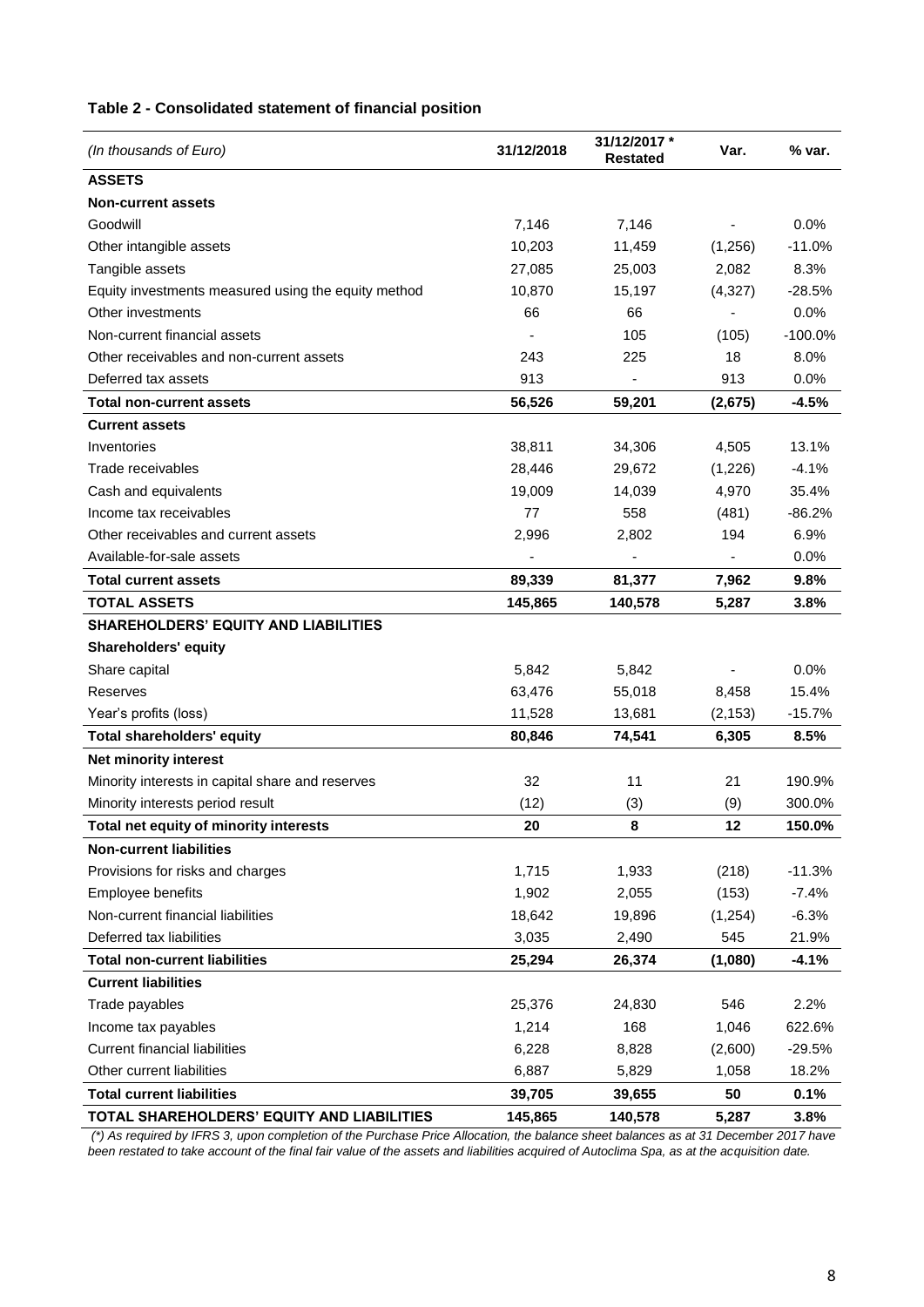#### **Table 3 - Consolidated statement of cash flows**

| (In thousands of Euro)                                                        | 31/12/2018 | 31/12/2017 *<br>Restated |
|-------------------------------------------------------------------------------|------------|--------------------------|
| <b>OPERATIONS</b>                                                             |            |                          |
| Pre-tax result                                                                | 16,929     | 16,958                   |
| Adjustments for:                                                              |            |                          |
| Amortisation/depreciation of tangible and intangible assets                   | 3,728      | 2,159                    |
| Provisions for doubtful debt                                                  | 124        | 54                       |
| Provisions for risks and charges                                              | 185        | 868                      |
| Provisions for obsolete warehouse                                             | (55)       | 573                      |
| Portion of the results of equity investments measured using the equity method | 1,815      | (1,768)                  |
| Net financial income / (expenses)                                             | (117)      | 772                      |
| Income from equity investments                                                |            | (2, 141)                 |
| Net exchange differences                                                      | (261)      | (18)                     |
| Cash flow from operations before changes to working capital                   | 22,348     | 17,457                   |
| Cash flow generated/(absorbed) by changes in working capital:                 | (2, 138)   | (4,304)                  |
| - Trade receivables and other assets                                          | 504        | (2, 418)                 |
| - Inventories                                                                 | (4, 450)   | (4,090)                  |
| - Trade payables and other liabilities                                        | 1,808      | 2,204                    |
| Tax paid                                                                      | (4,041)    | (5, 149)                 |
| Net financial expenses paid                                                   | (272)      | (935)                    |
| Use of provisions                                                             | (595)      | (184)                    |
| Net exchanges differences realised                                            | 639        | 87                       |
| Cash flow generated/(absorbed) by operations (A)                              | 15,941     | 6,972                    |
| <b>INVESTMENTS</b>                                                            |            |                          |
| Net investments in tangible and intangible assets                             | (4, 553)   | (2,754)                  |
| Net investments in equity investments                                         | (166)      | (3, 150)                 |
| Change in financial receivables                                               |            | 4,420                    |
| Cash flows for the year from acquisitions of subsidiaries                     |            | (30, 306)                |
| Dividends collected                                                           | 828        | 400                      |
| Cash flow generated/(absorbed) by investments (B)                             | (3,891)    | (31, 390)                |
| <b>FINANCING</b>                                                              |            |                          |
| Stipulation of mortgages and loans                                            | 21,500     | 18,500                   |
| Repayment of mortgages and loans                                              | (18, 386)  | (10, 762)                |
| Share capital increase                                                        |            | 29,348                   |
| Dividends paid                                                                | (3,973)    | (3,800)                  |
| Other changes in financial assets and liabilities                             | (6, 247)   | (1,039)                  |
| Cash flow generated/(absorbed) by financing (C)                               | (7, 106)   | 32,247                   |
| Increase /(decrease) in liquid funds (A)+(B)+(C)                              | 4,944      | 7,829                    |
| Opening cash and equivalents                                                  | 14,039     | 6,232                    |
| Net effect of the conversion of cash and equivalents carried in foreign       |            |                          |
| currencies                                                                    | 26         | (22)                     |
| Closing cash and equivalents                                                  | 19,009     | 14,039                   |

*(\*) As required by IFRS 3, upon completion of the Purchase Price Allocation, the cash flow balances as at 31 December 2017 have been restated to take account of the final fair value of the assets and liabilities acquired of Autoclima Spa, as at the acquisition date.* 

**Indel B Spa** – Registered, administrative and commercial offices via Sarsinate, 27 – 47866 Sant'Agata Feltria (RN) Italy Tel. +39 0541 848711 - Fax +39 0541 848741 - [info@indelb.com](mailto:info@indelb.com) – [www.indelbgroup.com](http://www.indelbgroup.com/)

Share capital Euro 5,842,000 fully paid-in - Economic and Administrative Index (REA) RN - 312757 - Companies House - VAT no./tax code 02037650419 – Code of International Standard Organization IT02037650419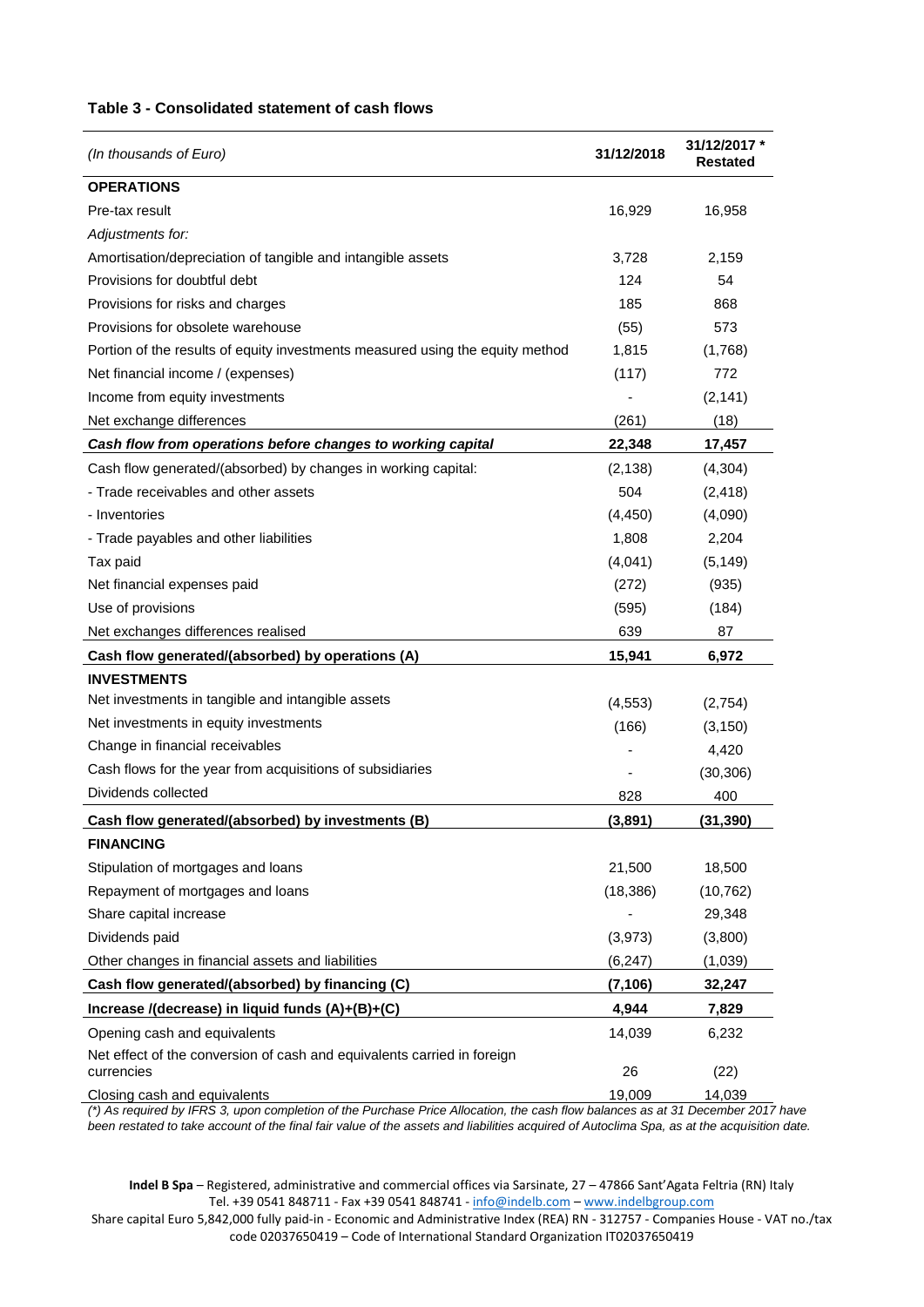# **Table 4 - Income statement of Indel B S.p.A.**

| (In thousands of Euro)                                                             | 31/12/2018 | %        | 31/12/2017 | %        | Var.     | % var.    |
|------------------------------------------------------------------------------------|------------|----------|------------|----------|----------|-----------|
| Revenues from sales                                                                | 110,762    | 98.2%    | 102,056    | 98.4%    | 8,706    | 8.5%      |
| Other revenues and income                                                          | 2,005      | 1.8%     | 1,634      | 1.6%     | 371      | 22.7%     |
| <b>Total income</b>                                                                | 112,767    | 100.0%   | 103,690    | 100.0%   | 9,077    | 8.8%      |
| Purchases and consumption of raw materials,<br>semi-finished and finished products | (65,048)   | $-57.7%$ | (60, 724)  | -58.6%   | (4,324)  | 7.1%      |
| Costs for services                                                                 | (14, 074)  | $-12.5%$ | (14, 294)  | $-13.8%$ | 220      | $-1.5%$   |
| Payroll costs                                                                      | (15, 587)  | $-13.8%$ | (13, 385)  | -12.9%   | (2,202)  | 16.5%     |
| Other operating costs                                                              | (717)      | $-0.6%$  | (693)      | $-0.7%$  | (24)     | 3.5%      |
| Amortisation, depreciation, provisions and<br>impairment                           | (3,301)    | $-2.9%$  | (2,262)    | $-2.2%$  | (1,039)  | 45.9%     |
| <b>Operating result</b>                                                            | 14,040     | 12.5%    | 12,332     | 11.9%    | 1,708    | 13.9%     |
| Net financial income / (expenses)                                                  | 172        | 0.2%     | (671)      | $-0.6%$  | 843      | $-125.6%$ |
| Income from equity investments                                                     | 1,404      | $1.2\%$  | 3,255      | 3.1%     | (1, 851) | -56.9%    |
| <b>Pre-tax result</b>                                                              | 15,616     | 13.8%    | 14,916     | 14.4%    | 700      | 4.7%      |
| Income taxes                                                                       | (4, 493)   | $-4.0\%$ | (2,927)    | $-2.8%$  | (1,566)  | 53.5%     |
| <b>Result of the year</b>                                                          | 11,123     | 9.9%     | 11,989     | 11.6%    | (866)    | $-7.2\%$  |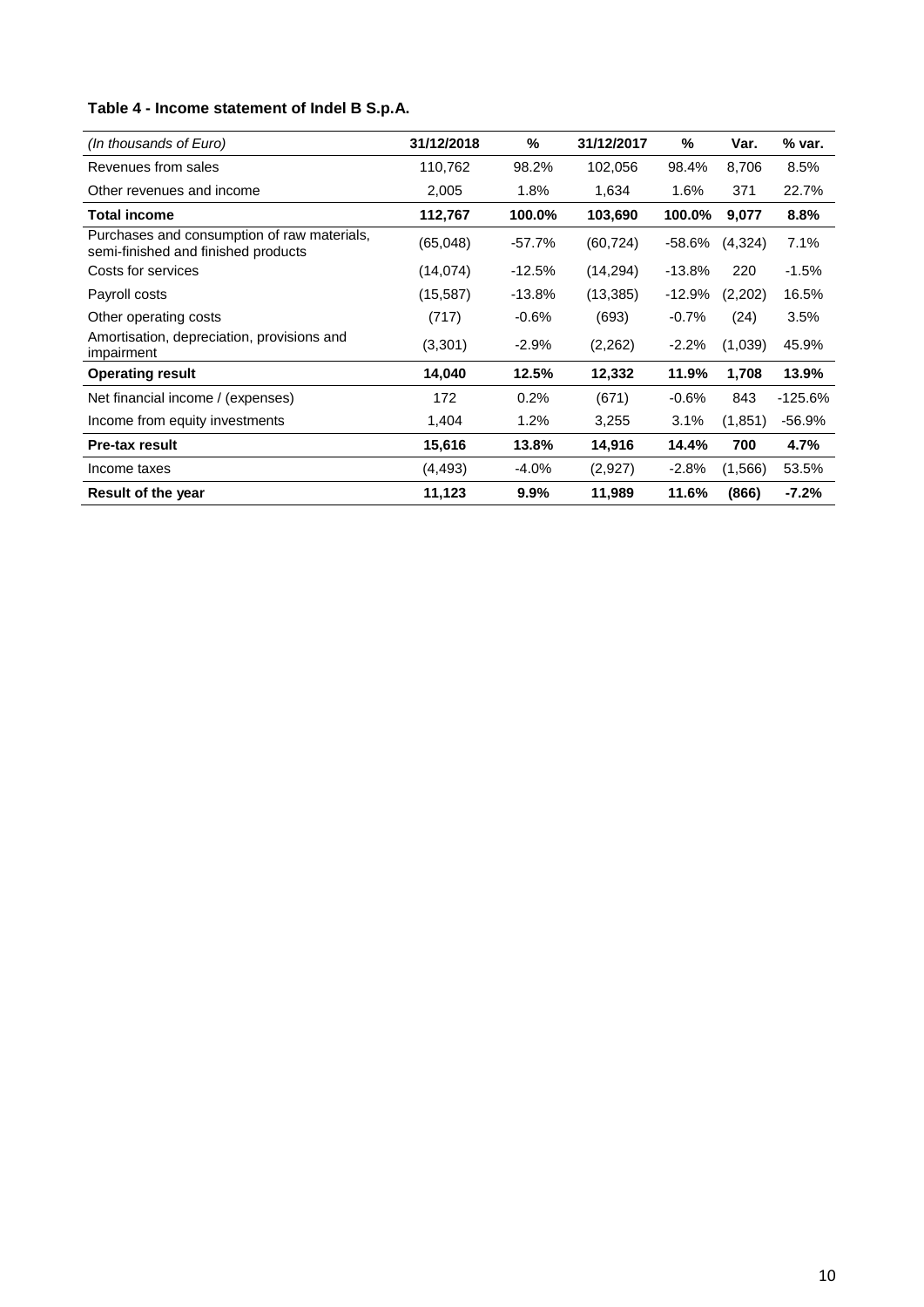| (In thousands of Euro)                      | 31/12/2018 | 31/12/2017               | Var.           | % var.   |
|---------------------------------------------|------------|--------------------------|----------------|----------|
| <b>ASSETS</b>                               |            |                          |                |          |
| <b>Non-current assets</b>                   |            |                          |                |          |
| Intangible assets                           | 1,083      | 1,031                    | 52             | 5.0%     |
| Tangible assets                             | 11,152     | 9,323                    | 1,829          | 19.6%    |
| Investments in subsidiaries                 | 33,107     | 33,107                   |                | 0.0%     |
| Equity investments carried at cost          | 8,318      | 10,384                   | (2,066)        | $-19.9%$ |
| Other investments                           | 66         | 66                       |                | 0.0%     |
| Non-current financial assets                |            | 1,400                    | (1,400)        | 100.0%   |
| Other receivables and non-current assets    | 153        | 175                      | (22)           | $-12.6%$ |
| Deferred tax assets                         | 802        | 709                      | 93             | 13.1%    |
| <b>Total non-current assets</b>             | 54,681     | 56,195                   | (1, 514)       | $-2.7%$  |
| <b>Current assets</b>                       |            |                          |                |          |
| Inventories                                 | 30,318     | 26,235                   | 4.083          | 15.6%    |
| Trade receivables                           | 21.760     | 22,791                   | (1,031)        | $-4.5%$  |
| Cash and equivalents                        | 16,555     | 11,291                   | 5,264          | 46.6%    |
| Income tax receivables                      |            | 467                      | (467)          | -100.0%  |
| Current financial assets                    | 1,400      | 1,400                    |                | $0.0\%$  |
| Other receivables and current assets        | 2,083      | 1,846                    | 237            | 12.8%    |
| Available-for-sale assets                   |            | $\overline{\phantom{a}}$ | $\blacksquare$ | 0.0%     |
| <b>Total current assets</b>                 | 72,116     | 64,030                   | 8,086          | 12.6%    |
| <b>TOTAL ASSETS</b>                         | 126,797    | 120,225                  | 6,572          | 5.5%     |
| <b>SHAREHOLDERS' EQUITY AND LIABILITIES</b> |            |                          |                |          |
| <b>Shareholders' equity</b>                 |            |                          |                |          |
| Share capital                               | 5,842      | 5,842                    |                | 0.0%     |
| Reserves                                    | 57,446     | 49,404                   | 8,042          | 16.3%    |
| Year's profits (loss)                       | 11,123     | 11,989                   | (866)          | $-7.2%$  |
| <b>Total shareholders' equity</b>           | 74,411     | 67,235                   | 7,176          | 10.7%    |
| Net minority interest                       |            |                          |                |          |
| <b>Non-current liabilities</b>              |            |                          |                |          |
| Provisions for risks and charges            | 1,619      | 1,868                    | (249)          | $-13.3%$ |
| Employee benefits                           | 919        | 1,026                    | (107)          | $-10.4%$ |
| Non-current financial liabilities           | 17,843     | 18,775                   | (932)          | $-5.0%$  |
| <b>Total non-current liabilities</b>        | 20,381     | 21,669                   | (1, 288)       | $-5.9\%$ |
| <b>Current liabilities</b>                  |            |                          |                |          |
| Trade payables                              | 20,224     | 19,013                   | 1,211          | 6.4%     |
| Income tax payables                         | 1,172      | 108                      | 1,064          | 985.2%   |
| <b>Current financial liabilities</b>        | 5,611      | 8,118                    | (2,507)        | $-30.9%$ |
| Other current liabilities                   | 4,998      | 4,082                    | 916            | 22.4%    |
| <b>Total current liabilities</b>            | 32,005     | 31,321                   | 684            | 2.2%     |
| TOTAL SHAREHOLDERS' EQUITY AND LIABILITIES  | 126,797    | 120,225                  | 6,572          | 5.5%     |

**Table 5 - Statement of financial position of Indel B S.p.A.** 

**Indel B Spa** – Registered, administrative and commercial offices via Sarsinate, 27 – 47866 Sant'Agata Feltria (RN) Italy Tel. +39 0541 848711 - Fax +39 0541 848741 - [info@indelb.com](mailto:info@indelb.com) – [www.indelbgroup.com](http://www.indelbgroup.com/) Share capital Euro 5,842,000 fully paid-in - Economic and Administrative Index (REA) RN - 312757 - Companies House - VAT no./tax code 02037650419 – Code of International Standard Organization IT02037650419